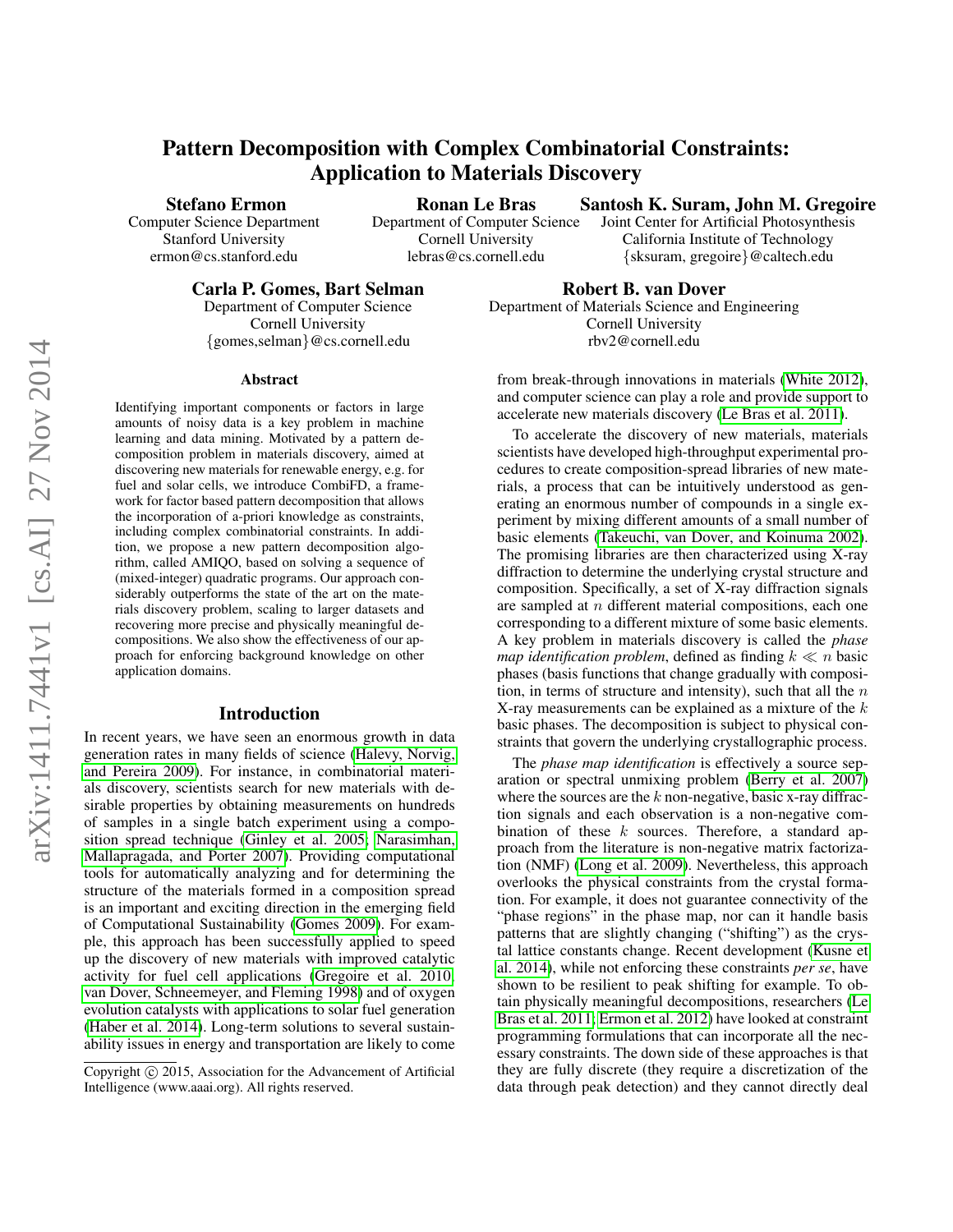with continuous measurement data. On the other side of the spectrum with respect to NMF, the unsupervised nature is lost, and scalability becomes an issue as, for example, in a fully discrete problem there is no notion of gradient anymore. In addition, these approaches are not robust to the presence of noise in the data, as noise considerably impacts the efficiency of their filtering and propagation mechanisms.

In this work, we aim to achieve the best of both worlds by bridging the previous approaches and providing a new hybrid formulation, where we integrate additional domain knowledge as additional constraints into the basic NMF approach. We introduce CombiFD, a novel pattern decomposition framework that allows the specification of very general constraints. These include constraints used with some matrix factorization and clustering approaches (such as non-negativity or partial labeling information) as well as more general ones that require a richer representation language, powerful enough to capture more complex, combinatorial dependencies. For example, we show how to encode complex a-priori scientific domain knowledge by specifying combinatorial dependencies on the variables imposed by physical laws. We also propose a novel solution technique called AMIQO (Alternating Mixed Integer Quadratic Optimization), that involves the solution of a sequence of (mixed-integer) quadratic programs. Overall, our constrained factorization algorithm clearly outperforms previous approaches: it scales to large real world datasets, and recovers physically meaningful and significantly more accurate interpretations of the data when prior knowledge is taken into account.

### Framework

Given *n* data points  $a_i \in \mathbb{R}^m$ , each one represented by an *m*dimensional vector of real-valued features, we represent the input data compactly as a matrix  $A \in \mathbb{R}^{m \times n}$ , each column corresponding to a data point and each row to a feature. In the context of the *phase map identification*, A corresponds to the  $n$  observed X-ray diffraction patterns, each of them as a vector of m scattering intensity values.

We are interested in low-dimensional representations which can approximate the input data  $A$  by identifying its essential components or factors. Namely, for a given number k of basic phases, we want to approximate A as  $A \approx WH$ , where  $W \in \mathbb{R}^{m \times k}$  represents k basic phases (or phase patterns) and  $H \in \mathbb{R}^{k \times n}$  the combination coefficients at each data point.

This problem belongs to the family of low-rank approximation problems, an important research theme in machine learning and data mining with numerous applications, including source separation, denoising, compression, and dimensionality reduction [\(Berry et al. 2007\)](#page-7-8).

# Low-Rank Approximation

Given a non-negative matrix  $A \in \mathbb{R}^{m \times n}$  and a desired rank  $k < \min(n, m)$ , we seek matrices  $W \in \mathbb{R}^{m \times k}$  and  $H \in \mathbb{R}^{k \times n}$ ,  $H, W \geq 0$  that give the best low rank approximation of A, i.e.  $A \approx WH$ . Typically this is formulated as the following optimization problem:

<span id="page-1-0"></span>
$$
\min_{W,H} ||A - WH||_2
$$
 (1)

where  $W \in \mathbb{R}^{m \times k}$  is a matrix of *basis vectors* or *patterns* and  $H \in \mathbb{R}^{k \times n}$  the *coefficient* matrix. The symbol  $|| \cdot ||_2$ indicates (entry-wise) Frobenius norm.

This basic problem can be solved by the so-called truncated Singular Value Decomposition (SVD) approach, which produces the best approximation in terms of squared distance. It can be computed efficiently and robustly, obtaining a representation where data points can be interpreted as linear combinations of a small number of basis vectors.

In many applications input data are non-negative, for instance representing color intensities, word counts [\(Tjioe et](#page-8-2) [al. 2008\)](#page-8-2) or x-ray scattering intensities in our motivating application. The basis vectors computed with an SVD, however, are generally not guaranteed to be non-negative, and this leads to an undesirable *lack of interpretability*. For example, it is not possible to interpret an image as the superposition of simpler patches, or an X-ray diffraction pattern as the composition of several basic compounds when obtaining negative values for some of the basis vectors or the coefficients. To overcome this limitation, researchers have introduced the NMF approach, which explicitly enforces nonnegativity constraints on the basis vectors and coefficients.

While non-negativity is a very common constraint in many domains, in some applications we have additional valuable *a priori* information on the features (each feature corresponds to a row of  $A$  and  $W$ ). For instance, we might also know *a priori* an upper bound on the value of some features, or that two Boolean features are incompatible, or that non-negativity only holds for a subset of the features. In particular, in our materials science domain basis, vectors (patterns) correspond to chemical compounds and their underlying crystal structures. For chemical systems in thermodynamic equilibrium, the compositional variation of the concentration and lattice parameters of each compound follow well-defined rules, from which constraints on the coexistence and variation of basis patterns can be defined [\(Le Bras](#page-7-6) [et al. 2011;](#page-7-6) [Ermon et al. 2012\)](#page-7-11). While some constraints such as non-negativity can be individually enforced in some approaches, others such as connectivity and the complex rules defining shifting basis patterns (see below for details) have not been considered before. To the best of our knowledge, there is no general factor analysis framework that can handle the *combination* of all these constraints. This motivates the definition of the following general pattern decomposition subject to combinatorial constraints problem.

# CombiFD: Pattern Decomposition with Combinatorial Constraints

Given a (general) matrix  $A \in \mathbb{R}^{m \times n}$  and a desired rank  $k < \min(n, m)$  we seek matrices  $W \in \mathbb{R}^{m \times k}$  and  $H \in$  $\mathbb{R}^{k \times n}$  that minimize  $||A - WH||_p$  where  $p \in \{1, 2\}$  and  $|| \cdot ||_p$  is an entry-wise norm (e.g.  $p = 2$  corresponds to the Frobenius norm). Moreover, the factors need to satisfy an additional set of  $J$  linear inequality constraints, possibly requiring binary or integer variables. This is formalized as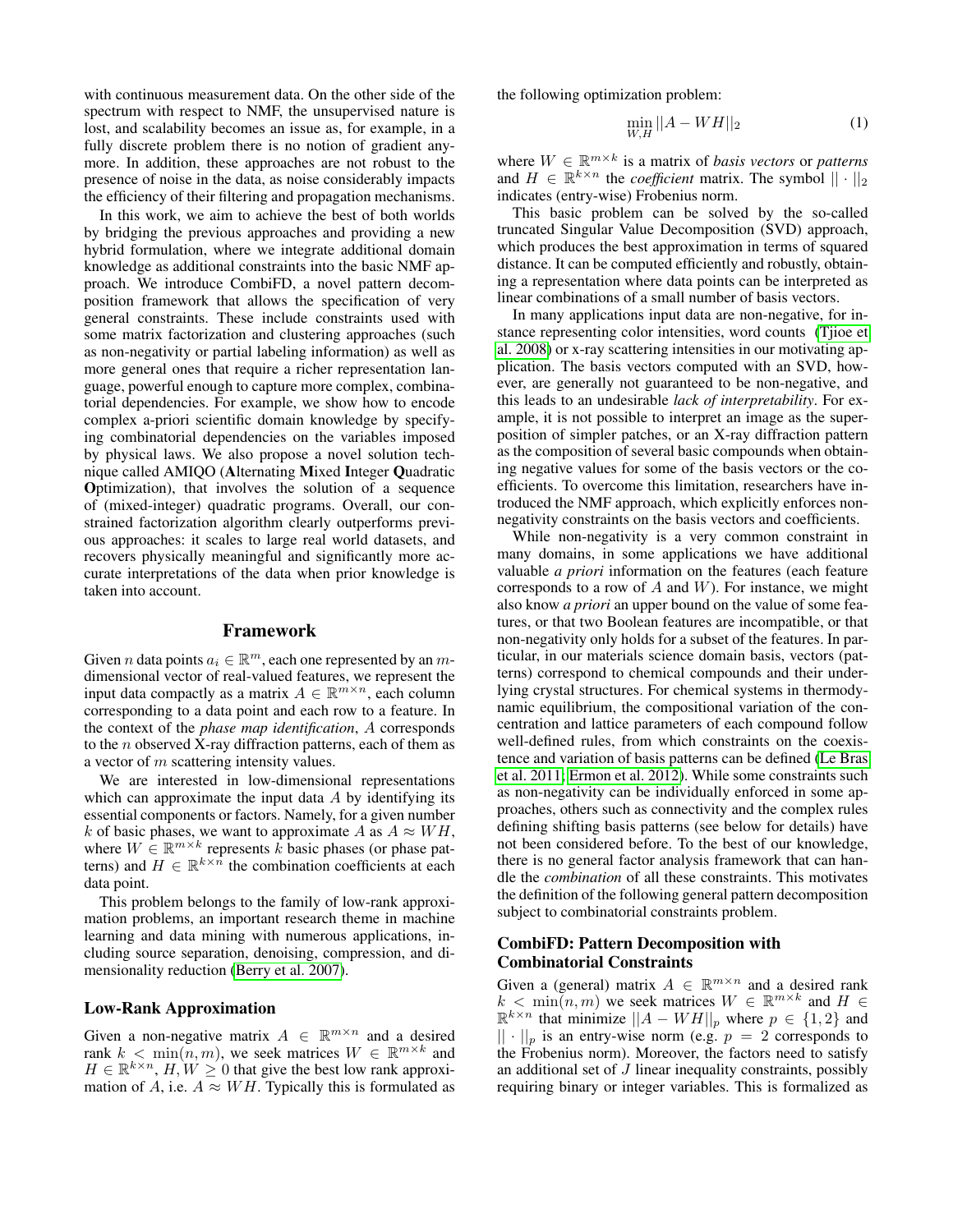the following optimization problem:

<span id="page-2-0"></span>
$$
\begin{array}{ll}\n\text{minimize} & ||A - WH||_p = f(W, H) \\
\text{subject to} & C[\text{vec}(W), \text{vec}(H), x, b]^T \le d \\
& b_i \in \{0, 1\}, \ i \in [1, N].\n\end{array} \tag{2}
$$

where  $x \in \mathbb{R}^M$  is a vector of additional real-valued variables, b is a vector of N binary variables,  $d \in \mathbb{R}^J$ ,  $C \in$  $\mathbb{R}^{J \times (mk+nk+M+N)}$  and vec $(\cdot)$  denotes vectorization (stacking a matrix into a vector). That is, we have  $J$  linear inequalities involving the entries of  $W$ ,  $H$ ,  $x$  and  $b$ , with coefficients given by  $C$  and right-hand side given by  $d$ . As Integer Linear Programming is well known to be NP-complete, very general constraints can be encoded by appropriately choosing  $C$  and  $d$ . These additional (combinatorial) constrains are extremely useful to encode prior knowledge we might have about the domain. These include non-negativity  $(W, H \geq 0)$ , upper bounds  $(W_{i,j} \leq u)$ , sparsity (see Example 1), semi-supervised clustering (see Example 2) as well as many others. Other examples of intricate constraints can be found in the experimental section below.

**Example 1:**  $L_0$  sparsity Suppose we want to explicitly formulate a sparsity constraint on the coefficient matrix. That is, we want to find W, H such that  $A \approx WH$  and each column of  $H$  has at most  $S$  non-zero entries, i.e.  $||H_i||_0 \leq S$ where  $H_i$  is the *i*-th column of  $H$ . For instance, in a topic modeling application where the basis vectors correspond to topics, this constraint ensures that each document can have at most  $S$  topics. This can be encoded as follows:

<span id="page-2-2"></span>
$$
\min_{W,H,b} \quad ||A - WH||_2
$$
\n
$$
\text{s.t.} \quad b_{i,j} \ge h_{i,j}, \sum_j h_{i,j} = 1, \sum_i b_{i,j} \le S \quad (3)
$$
\n
$$
b_{i,j} \in \{0, 1\} \ i \in [1, k], j \in [1, n]
$$

which can be easily rewritten more compactly in the form [\(2\)](#page-2-0) by selecting appropriate C and d (in this case,  $M = 0$ and  $N = kn$ ).

Example 2: Semi-Supervised Clustering As an example, in a semi-supervised clustering problem, we can easily include partial labeling information as constraints on  $H$ , e.g. enforcing Must-Link or Cannot-Link constraints [\(Liu](#page-7-12) [and Wu 2010;](#page-7-12) [Basu, Davidson, and Wagstaff 2008;](#page-7-13) [Choo et](#page-7-14) [al. 2013\)](#page-7-14). Suppose we have prior information on  $P_{ML}$  pairs of data points  $ML = \{(\bar{i}_1, j_1), \cdots, (\bar{i}_{P_{ML}}, j_{P_{ML}})\}$  that are known to belong to the same cluster (Must-Link) , and  $p_{CL}$  pairs of data points  $CL = \{(i_1, j_1), \cdots, (i_{p_{CL}}, j_{p_{CL}})\}$ that are known not to belong to the same cluster (Cannot-Link).We encode this prior knowledge into our CombiFD framework as follows:

<span id="page-2-1"></span>
$$
\min_{W,H,b} \quad ||A - WH||_2
$$
\n
$$
\text{s.t.} \quad W, H \ge 0, \sum_{j} h_{i,j} = 1, \sum_{i} b_{i,j} \le S
$$
\n
$$
b_{i,j} \ge h_{i,j}, \ b_{i,j} \in \{0, 1\} \ i \in [1, k], j \in [1, n] \quad (4)
$$
\n
$$
b_{i,i_s} = b_{i,j_s} \ i \in [1, k], (i_s, j_s) \in ML
$$
\n
$$
b_{i,i_s} + b_{i,j_s} \le 1 \ i \in [1, k], (i_s, j_s) \in CL
$$

### Related work

Many low rank approximation schemes are available, including QR decomposition, Independent Component Analysis, truncated Singular Value Decomposition, and Nonnegative Matrix Factorization [\(Berry et al. 2007\)](#page-7-8).

While these basic methods are unsupervised, there is a growing interest in incorporating prior knowledge or user guidance into these frameworks [\(Zhi et al. 2013\)](#page-8-3). For example, in semi-supervised clustering applications, user guidance is often given by partial labeling information, which can be incorporated using hard constraints [\(Liu and Wu](#page-7-12) [2010;](#page-7-12) [Basu, Davidson, and Wagstaff 2008;](#page-7-13) [Choo et al.](#page-7-14) [2013\)](#page-7-14). Typical constraints used in this case are Must-Link and Cannot-Link, enforcing that two data points must or cannot be in the same cluster, respectively. For example, [\(Hossain et al. 2010\)](#page-7-15) present an integrated framework for clustering non-homogenous data, and show how to turn Must-Link and Cannot-Link constraints into dependent and disparate clustering problems. Recently, researchers have also considered interactive matrix factorization schemes for topic modeling that can take into account user feedback on the quality of the decomposition [\(Choo et al. 2013\)](#page-7-14) (topic refinement, merging or splitting) and semi-supervised NMF with label information as constraints [\(Liu and Wu 2010\)](#page-7-12). Constraint clustering [\(Basu, Davidson, and Wagstaff 2008\)](#page-7-13) is another example of this approach. Alternatively, regularizations or penalty terms are also used to obtain solutions with certain desired properties such as sparsity [\(Hoyer 2004;](#page-7-16) [Cai et al. 2011\)](#page-7-17), convexity [\(Ding, Li, and Jordan 2010\)](#page-7-18), temporal structural properties and shift invariances [\(Smaragdis](#page-7-19) [2004;](#page-7-19) [Smaragdis, Raj, and Shashanka 2008\)](#page-7-20).

Most of the work in the literature is however confined to a single type of constraints or simple conjunctions, which limits their usability. With CombiFD, we propose a new approach for finding a low dimensional approximation of some data (decomposition into basic patterns) that is able to incorporate not only existing types of constraints but also more complex logical combinations.

### Constrained Factorization Algorithm

Solving the general CombiFD optimization problem [\(2\)](#page-2-0) is challenging for two reasons. First, the objective function is not convex, hence minimization is difficult even in the presence of simple non-negativity constraints [\(Berry et al.](#page-7-8) [2007\)](#page-7-8). Second, we are allowing a very expressive class of constraints, which can potentially specify very complex, intricate dependencies among the variables. Unfortunately, general nonconvex mixed-integer non-linear programming has not seen as much progress as their linear (MILP) and quadratic (MIQP) counterparts, and most approaches are either application specific or do not scale well. Even in the presence of simple constraints (as it is the case for NMF), the problem is rarely solved to optimality and in practice heuristic approaches are used. Yet, simple heuristic approaches such as multiplicative update rules [\(Lee and Seung 1999\)](#page-7-21), which is one of the most widely used algorithms, do not apply to our case due to the integer variables. Similarly, projected gradient techniques cannot be directly applied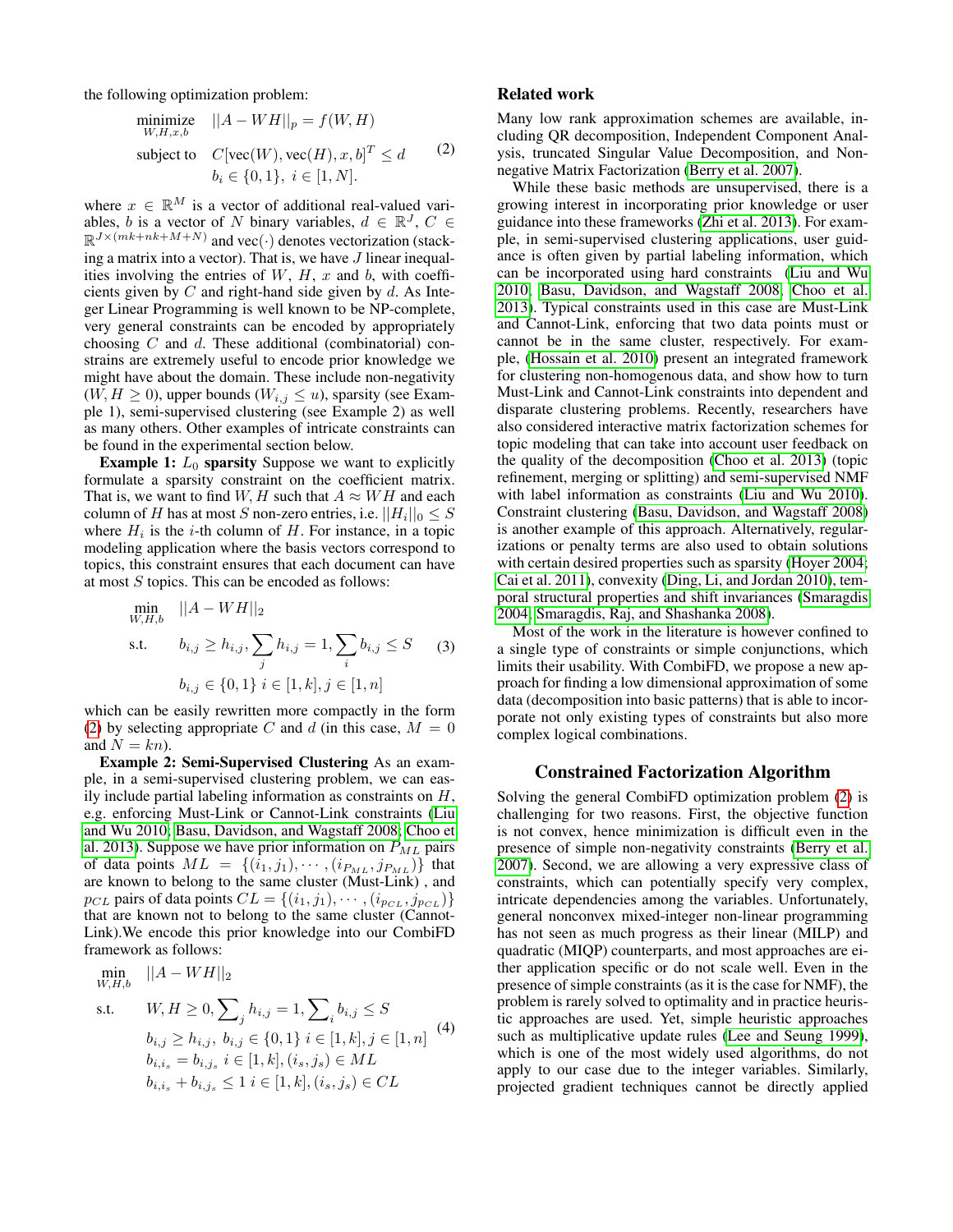here [\(Lin 2007\)](#page-7-22). We thereofore introduce a new approximate technique called AMIQO which exploits the special structure of the problem and takes full advantage of advanced MIQP optimization techniques from the OR literature.

To solve the general CombiFD optimization problem [\(2\)](#page-2-0), we introduce AMIQO (Alternating Mixed Integer Quadratic Optimization) with pseudocode reported as Algorithm [1.](#page-3-0) AMIQO is an iterative two-block coordinate descent procedure enhanced with sophisticated combinatorial optimization techniques beyond the standard convex optimization methods. In fact, the key advantage of our CombiFD framework is that for either  $H$  or  $W$  fixed, problem [\(2\)](#page-2-0) is a mixed-integer quadratic program.<sup>[1](#page-3-1)</sup> Mixed-integer quadratic programs have been widely studied in the operations research literature, and we can leverage a wide range of techniques that have been developed and are implemented in stateof-the-art mixed-integer quadratic programming (MIQP) solvers such as IBM CPLEX. These integer programs do not have to be solved to optimality, and it is sufficient to improve the objective function with respect to the factorization found at the previous step (which is used to warm-start the search). Notice that when there are no binary variables  $(N = 0)$ , the optimization problems in the inner loop of AMIQO correspond to standard quadratic programs that can be solved efficiently, even in the presence of (linear) constraints in the form [\(2\)](#page-2-0), which are more general than non-negativity. AMIQO is inspired by the seminal work of Paatero and Tapper who initially proposed the use of a block coordinate descent procedure for NMF [\(Paatero and Tapper 1994\)](#page-7-23), and was later followed upon by a number of researchers, including an unconstrained least squares version [\(Berry et al.](#page-7-8) [2007\)](#page-7-8), and solution techniques based on projected gradient descent [\(Lin 2007\)](#page-7-22), Quasi-Newton [\(Kim, Sra, and Dhillon](#page-7-24) [2007\)](#page-7-24), and Active-set [\(Kim and Park 2008\)](#page-7-25). However, our approach is novel in that it uses a mixed integer solver in each coordinate descent step, and is the only one that can take into account combinatorial constraints, guaranteeing feasibility of the solution at every iteration even in the presence of intricate combinatorial constraints.

<span id="page-3-0"></span>

| Algorithm 1 AMIOO                                                                                     |                                 |
|-------------------------------------------------------------------------------------------------------|---------------------------------|
| Find feasible $W0$ , $H0$ , $x0$ , $b0$ for (2)                                                       | $\triangleright$ Use MIP solver |
| <b>for</b> $j = 0, \dots, t - 1$ <b>do</b>                                                            |                                 |
| $W^{j+1}, \tilde{x}^{j+1}, \tilde{b}^{j+1} \leftarrow \arg\min_{W, x, b} f(W, H^j) \text{ s.t. } (2)$ |                                 |
| and $H = H^{j}$                                                                                       | ⊳ Use MIQP solver               |
| $H^{j+1}, x^{j+1}, b^{j+1} \leftarrow \arg \min_{H, x, b} f(W^{j+1}, H)$ s.t.                         |                                 |
| (2) and $W = W^{j+1}$                                                                                 | ⊳ Use MIQP solver               |
| end for                                                                                               |                                 |
| return $W^t$ , $H^t$                                                                                  |                                 |

We summarize the properties of AMIQO with the following proposition:

<span id="page-3-2"></span>**Proposition [1.](#page-3-0)** Let  $W^j$ ,  $H^j$  be as in Algorithm 1. If [\(2\)](#page-2-0) is *feasible, the following two properties hold: 1) For all j,*  $0 \leq$  $j \leq t$ , the optimization problems in the inner loop of the algorithm are feasible and  $(W^j, H^j, x^j, b^j)$  is feasible for [\(2\)](#page-2-0).

*2)* The objective function  $||A - W^j H^j||_p$  is monotonically *non-increasing, i.e.*  $||A - W^j H^j||_p \ge ||A - W^{j+1} H^{j+1}||_p$ 

<span id="page-3-3"></span>Theorem 1. *AMIQO run on CombiFD problem [\(4\)](#page-2-1) with*  $S = 1, ML = CL = \emptyset$  is equivalent to k-means.

*Proof.* See Appendix for both proofs.

 $\Box$ 

Although the objective function is monotonically nonincreasing, AMIQO is not guaranteed to converge to a global minimum. This is consistent with the hardness of problem [\(2\)](#page-2-0). More specifically, the quality of the final solution found might depend on the initialization of  $W^0$  and  $H^0$ . This issue is common to other standard matrix factorization algorithms, and several heuristic initialization schemes have been proposed to mitigate the issue [\(Albright et al. 2006\)](#page-7-26). Nevertheless, in our experimental evaluation, the initialization did not play a major role, and we typically converged to the same solution, regardless of the initial conditions.

# Experiments – Encoding domain knowledge as additional constraints

In order to show the generality of our approach, we provide experimental results on three application domains, with increasingly more complex constraints capturing a-priori domain knowledge. We start with semi-supervised clustering with partial labeling information, i.e. simple Must-Link and Cannot-Link constraints. We then consider another clustering problem, where we include more complex logical constraints on the features, describing higher-level biological knowledge. Finally we consider our motivating application: the phase map identification problem.

### Clustering with partial labeling information

NMF has become a popular approach for clustering, with application domains ranging from document clustering [\(Shah](#page-7-27)[naz et al. 2006\)](#page-7-27) and graph clustering [\(Kuang, Park, and Ding](#page-7-28) [2012\)](#page-7-28) to gene expression data clustering [\(Tjioe et al. 2008\)](#page-8-2). Cluster membership is determined by the coefficient matrix  $H$ , which reflects how each data point decomposes into the basis vectors.

There are several ways to obtain hard clustering assignments (binary indicators) from the coefficient matrix  $H$  (real valued). We follow [\(Ding, Li, and Peng 2008\)](#page-7-29) and normalize the matrix  $H$  so that the entries can be interpreted as the posterior probability  $p(c_s|d_j)$  that a data point j belongs to cluster s. Specifically, we let  $D_W = diag(\mathbf{1}^T W)$  and estimate the cluster membership probability as  $p(c_s|d_j) \propto$  $[D_W H]_{sj}$ . As a result, a data point j is assigned a cluster  $s^*(j)$  such that  $s^*(j) = argmax_s[D_W H]_{sj}$ .

We consider a semi-supervised clustering task where we assume to have some prior information on the labels (equivalently, on the cluster assignment) of a subset of datapoints. Specifically, we assume to have information about pairs of data points, which should either belong to the same cluster (Must-Link) or not (Cannot-Link). This information is obtained using standard labeled datasets from the UCI repository [\(Bache and Lichman 2013\)](#page-7-30) for which a ground truth clustering is known. To generate various amounts of prior

<span id="page-3-1"></span><sup>&</sup>lt;sup>1</sup>For  $p = 1$ , it simplifies to a mixed-integer linear program.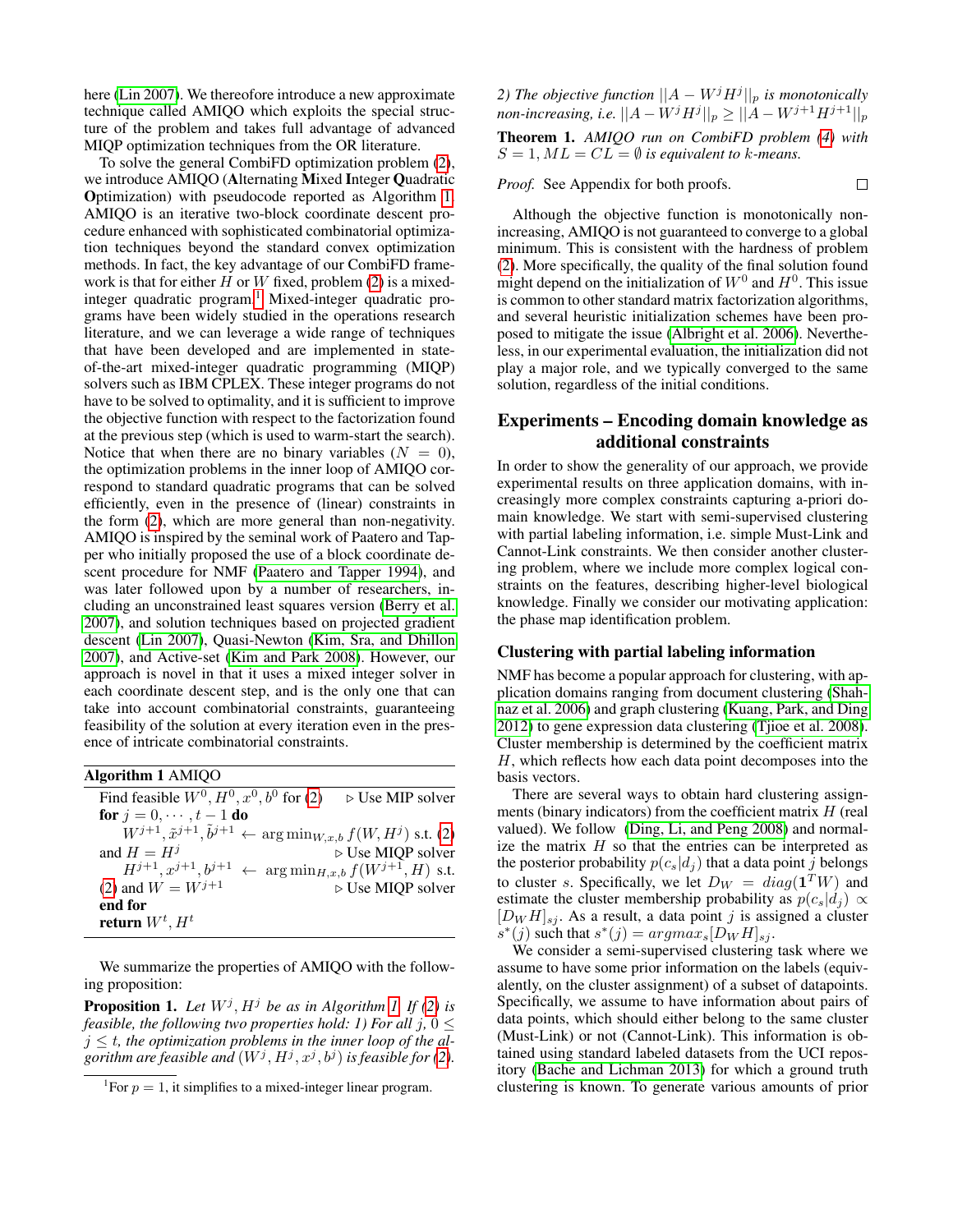knowledge, we randomly select  $P$  pairs of data points, using their labels to specify a MustLink or CannotLink constraint.

We compare our CombiFD formulation of the problem [\(4\)](#page-2-1) with two previous approaches from the literature: CNMF (Constrained NMF) [\(Liu and Wu 2010\)](#page-7-12) and NMFS (NMFbased semi supervised clustering) [\(Li, Ding, and Jordan](#page-7-31) [2007\)](#page-7-31). The first approach is based on enforcing non combinatorial constraints on  $H$ , while the second approach captures the ML and CL constraints using penalty terms in a modified objective function which is then approximately minimized using multiplicative updates.

We report in Figure [1](#page-5-0) the accuracy obtained using these methods as a function of the amount of supervision, i.e. the number of Must-Link or Cannot-Link constraints used. Accuracy is defined as in [\(Liu and Wu 2010\)](#page-7-12) and corresponds to  $AC=1/n\!\cdot \!max_\sigma \sum_{i=1}^k |r_i \cap c_{\sigma_i}|,$  where  $\sigma: 1..k \rightarrow 1..k$ is a bijection mapping clusters  $r_i$  to ground-truth classes  $c_j$ . Namely, each cluster is assigned a label such that the labeling best matches the ground truth labels. Note that the accuracy can be computed efficiently using, for example, the Hungarian algorithm.

Results are averaged over 100 runs. We see that CombiFD significantly outperforms the competing techniques across all levels of prior knowledge. Intuitively, this is because by properly taking into account the combinatorial nature of the problem, CombiFD can automatically make logically sound inferences about the data: for example, we can take into account transitive closure (i.e., if  $a$  and  $b$  must link, and  $b$  and  $c$  must link, then  $a$  and  $c$  must link as well) and other logical implications. The deeper reasoning power and greater accuracy provided by AMIQO however involves a small computational overhead, with a typical runtime in the order of a couple of minutes for AMIQO versus a few tens of seconds for the competing techniques.

### Clustering with more complex prior knowledge

In this experiment, we consider the Zoo dataset from UCI [\(Bache and Lichman 2013\)](#page-7-30). This is a dataset of 101 animals, each one represented as a vector of 17 non-negative features (e.g. whether it has hair or not, whether it has feathers or not, or its number of legs). There are 7 class labels.

We solve the clustering problem using our CombiFD approach [\(2\)](#page-2-0), where we enforce non-negativity as well as additional constraints capturing some well known biological facts. Specifically, we enforce the following constraints on the basis vectors using our CombiFD framework:  $\neg (HasMilk \land HasEggs), HasFeatures \rightarrow HasEggs,$ and  $\neg (HasFeatures \land HasHair)$ . Since we are not aware of any other matrix factorization technique that can take into account this kind of complex, logically structured prior knowledge, we compare with standard NMF (problem [\(1\)](#page-1-0)), which is a totally unsupervised technique.

Table [1](#page-4-0) reports the accuracy (defined as before) and runtime of the two approaches averaged over 100 runs. The results show that the CombiFD approach, which incorporates a limited amount of logically structured prior knowledge, significantly improves the accuracy of standard NMF, while still running within seconds using AMIQO.

<span id="page-4-0"></span>

| Approach   | Accuracy |           | Time (seconds) |           |
|------------|----------|-----------|----------------|-----------|
|            | Avg.     | Std. Dev. | Avg.           | Std. Dev. |
| <b>NMF</b> | 0.72     | 0.08      | 1.84           | 0.1       |
| CombiFD    | 0.82     | 0.05      | 4.06           | 0.8       |

Table 1: Accuracy and runtime of NMF vs. CombiFD on the UCI Zoo dataset for 100 runs.

# Spectral Unmixing for Materials Discovery

We first present how to incorporate complex constraints capturing some of the key physical laws that govern the datagenerating process for the phase map identification problem.

Sparsity: According to the so-called Gibbs phase rule, under equilibrium conditions at fixed temperature and pressure, there can be mixtures of at most  $M$  phases occurring at each data point (chemical composition) in a library involving M basic elements. This is encoded as  $||H_s||_0 \leq M$ , for  $s \in [1, k]$  as in [\(3\)](#page-2-2).

Shifting: Each basis pattern may be slightly stretched by a different amount for each composition sample. Indeed, chemical alloying within a given compound may alter the crystal lattice constants, leading to a systematic shift (as a function of composition) of peak positions in the measured X-ray patterns. For isotropic lattice expansion and signals measured versus the scattering vector magnitude, the peak shifts are proportional to the peak positions, corresponding to a linear stretch of the signal. Therefore, we use  $Qk$  basis vectors, where k are free and  $(Q - 1)k$  are constrained to be shifted versions of the free basis vectors. This is encoded as follows:  $A_{i,j}$  =  $interpolate(A_{\lfloor i/(1+\ell\gamma)\rfloor,zQ}, A_{\lfloor i/(1+\ell\gamma)\rfloor,zQ})$  for  $j = zQ +$  $\ell, z \in [0, k-1], \ell \in [1, Q-1]$ , where  $\gamma$  is a constant for the shifting granularity and  $interpolate(x, y)$  denotes linear interpolation between x and y. By choosing Q to be no smaller than the ratio of the maximum peak shift and the minimum peak width (a known value for a given experiment), a linear sum of the Q mutually-constrained basis patterns can accurately model each instance of the shifting phase pattern.

Connectivity: The compositions at which a phase (or basis) is observed should form a connected region in composition space, and its lattice parameters should vary smoothly across the region. Hence we build a graph  $G = (V, E)$  with n vertices (one vertex per data point) and edges between sample points that have similar compositions. Let  $G(H_\ell)$ be the subgraph induced by the vertex set  $V(H_\ell) = \{i :$  $H_{\ell,i} > 0$   $\subseteq$  V (the set of vertices where phase  $\ell$  is used). We want to enforce  $G(H_\ell)$  is connected for  $\ell = 1, \dots, k$ . The first formulation we consider is flow based. Intuitively, this flow-based encoding defines a flow for each phase  $\ell$  that can only pass through vertices where the phase is present. There is a source node that injects positive flow in the network, and there is some outgoing flow at every vertex where a phase is used. In order to satisfy flow conservation, there has to be a path from the source to any other node belonging to the same phase in the network. This constraint enforces connectivity but it can be expensive to include in the MIQP formulation when there is a large number of points.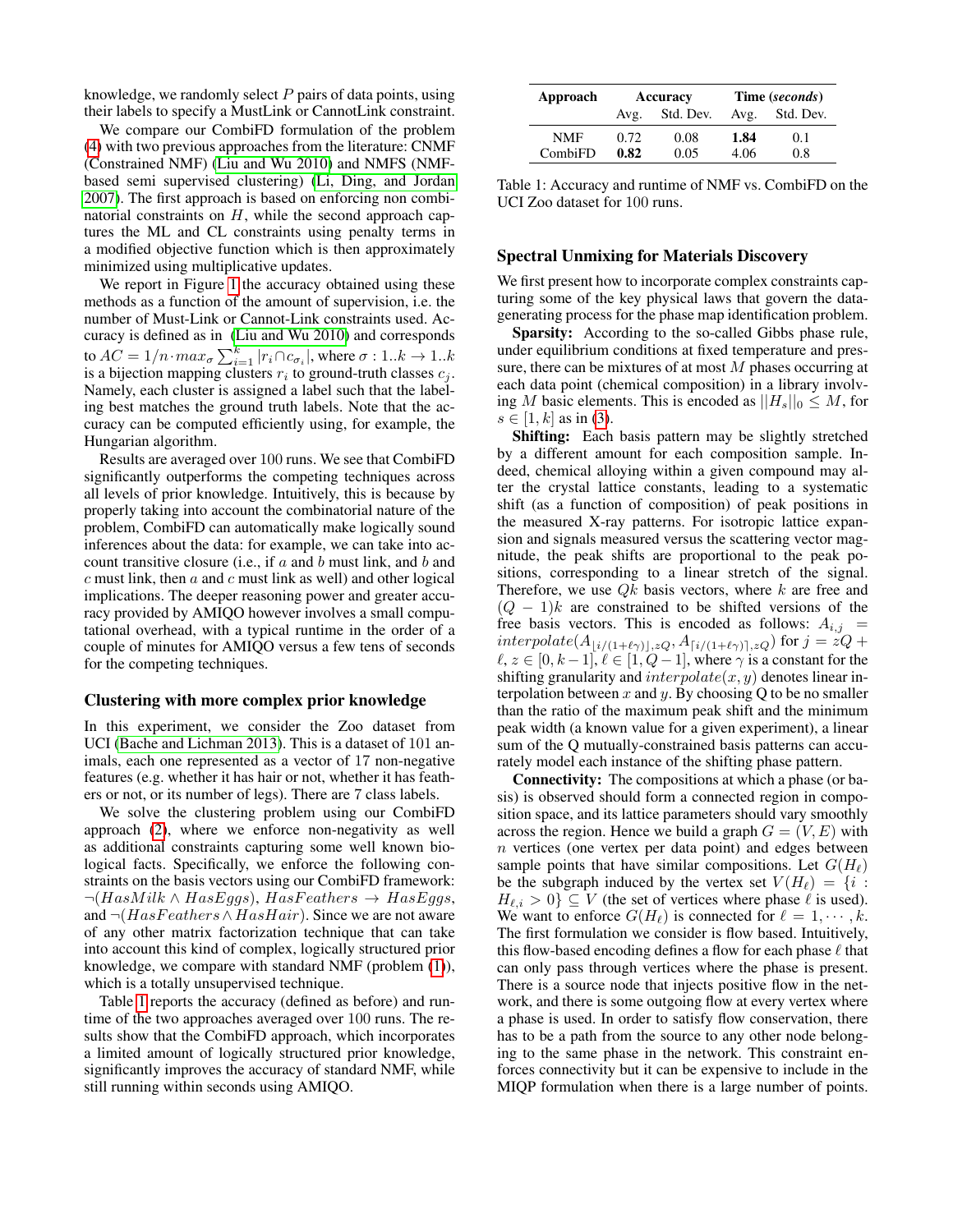<span id="page-5-0"></span>

<span id="page-5-1"></span>Figure 1: Accuracy as a function of the amount of prior knowledge. CombiFD (solid blue line) clearly outperforms competing techniques across all levels of supervision (number of constraints).



Figure 2: Results of NMF (top row), CombiFD (middle row), and ground truth (bottom row) for the Al-Li-Fe oxide system. In each row, each one of the 6 plots corresponds to the map of the concentration of a basis pattern (crystal phase). The size of each dot is proportional to the phase concentration estimated at that point from the coefficient matrix  $H$ . It can be seen that standard NMF overlooks the physical constraints, e.g. there are often mixtures of more than 3 basis patterns and the phase regions are disconnected. CombiFD recovers accurately all the phases except for the last one.

We therefore also consider the following variation. For all triples of points  $v_1, v_2, v_3$  that lie on a straight line (in this order) in the composition space, and for every phase  $\ell$ , we enforce the constraint that  $h_{\ell,v_2} \ge \min\{h_{\ell,v_1}, h_{\ell,v_3}\}.$  Although these constraints do not strictly enforce connectivity, they are simpler and often strong enough that the solution obtained is actually connected.

We consider synthetic data from [\(Le Bras et al. 2014\)](#page-7-32), generated from the Aluminium(Al)-Lithium(Li)-Iron(Fe) oxide system and for which the ground truth is known. This dataset has 219 points and 6 underlying phases, where each phase has up to 42 diffraction peaks. We report in Fig. [2](#page-5-1) the data interpretation obtained using regular NMF, CombiFD and the ground truth. On average, the number of iterations of AMIQO is about 8, with runtimes ranging from minutes to a few hours. We can see that although we cannot recover exactly the ground truth solution, our interpretation obtained considering prior domain knowledge is much more accurate. For example, using NMF the sparsity constraint is violated for many sample points. In terms of evaluation metric we adapt the previous definition of accuracy to the case of soft cluster assignment, to reflect the fact that a sample point might be assigned to multiple clusters. Namely, we define  $AC = 1/n \cdot max_{\sigma} \sum_{i=1}^{k} |r_i \cap c_{\sigma_i}| / |r_i \cup c_{\sigma_i}|$ . Note that this metric does not explicitly reflect the amount of violated combinatorial constraints, which would be interesting to evaluate in future work. We report the results in Table [2.](#page-6-0) Overall, CombiFD outperforms NMF, confirming the visual that incorporating prior knowledge indeed improves the accuracy of the interpretation. Compared with the previous constraint programming formulation (SMT) [\(Ermon et al.](#page-7-11) [2012\)](#page-7-11), the CombiFD algorithm exhibits much better scalability, allowing us to quickly analyze more realistic sized datasets with hundreds of sample points in a few hours. In fact, SMT could not find solutions after 20 hours on all instances but one.

Finally, we show results obtained with CombiFD on a real dataset (Fe-Bi-V oxide system, Fig. [3\)](#page-6-1). While the phase map is unknown for this system, Fig. 3 shows the excellent match between the phase 1 basis pattern from the CombiFD solution and the pattern of the known  $Bi_4V_2O_{11}$  phase [\(Berg](#page-7-33)[erhoff and Brown 1987\)](#page-7-33). Chemical alloying of Fe into this compound, of the form  $Bi_4V_{2-x}Fe_xO_{11-x}$ , has also been observed, which may be related to the identification of this phase 1 basis pattern over a wide composition range in the library [\(Vannier et al. 2003\)](#page-8-4). The results of Fig. 3 demonstrate the ability of CombiFD to identify well-connected phase regions from experimental data, and further investigations are underway to evaluate the presence of minority phases with weak signals in this composition library.

#### Conclusions

The ability to integrate complex prior knowledge into unsupervised data analysis approaches is a rich and challenging research problem, pervasive in a variety of domains, such as scientific discovery. In particular, the motivating appli-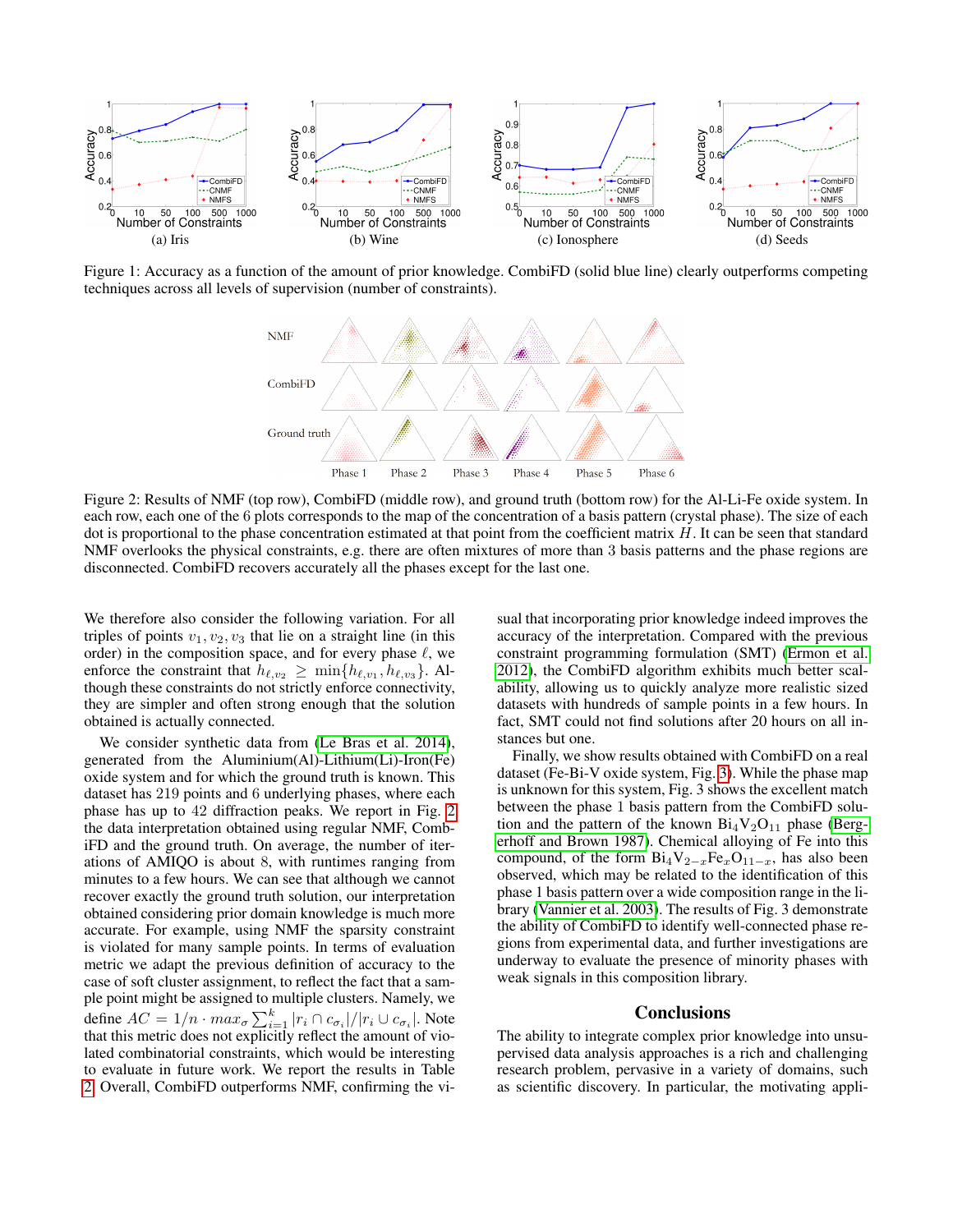<span id="page-6-1"></span>

Figure 3: Results obtained with CombiFD and 3 phases (k=3) on the Fe-Bi-V oxide system. The X-ray diffraction data was collected at the SLAC National Accelerator Laboratory. The plot on the left shows the patterns of the 3 phases for low values of q (10-30 nm−<sup>1</sup> ), while the center 3 diagrams indicate where each phase appears. The right plot shows how one (recovered) phase matches a phase from the literature.

<span id="page-6-0"></span>

|             | Parameters | Accuracy   |                |            |
|-------------|------------|------------|----------------|------------|
| $n_{\rm c}$ | m          | <b>NMF</b> | <b>CombiFD</b> | <b>SMT</b> |
| 28          | 650        | 0.65       | 0.86           | 0.96       |
| 60          | 300        | 0.68       | 0.77           | $t - 0$ .  |
| 60          | 650        | 0.66       | 0.75           | $t - 0$ .  |
| 219         | 300        | 0.64       | 0.73           | $t - Q$ .  |
| 219         | 650        | 0.64       | 0.73           | $t.-0.$    |
| 219         | 100        | 0.64       | 0.75           | $t.-0.$    |
| 219         | 200        | 0.63       | 0.73           | $t.-0.$    |

Table 2: Accuracy of NMF vs. CombiFD vs. SMT for different instances of the Al-Li-Fe oxide system. *t.-o.* indicates a time-out after 20 hours of CPU time.

cation of this work is the discovery of new fuel cell and solar fuel materials, thereby addressing pressing issues in sustainability such as the need for renewable and clean energy. We introduced CombiFD, a novel factor-based pattern decomposition framework that significantly generalizes and extends prior approaches. Our framework allows the specification of general constraints (including combinatorial ones), which are used to specify a-priori domain knowledge on the factorization that is being sought. These include traditional constraints such as non-negativity as well as more intricate dependencies, such as the ones coming from known phase behavior of chemical systems. We introduced a general factorization algorithm called AMIQO, based on solving a sequence of (mixed-integer) quadratic programs. We showed that AMIQO outperforms state-of-the-art approaches on a key problem in materials discovery: it scales to large real world datasets, it can handle complex, logically structured prior knowledge and by including prior knowledge into the model, we obtain significantly more accurate interpretations of the data. There are many directions to further extend our work, namely concerning representation formalism to capture other combinatorial constraints, with good performance/runtime trade-offs, as well as other algorithms to solve the combinatorial optimization problem.

# Acknowledgments

Work supported by the National Science Foundation (NSF Expeditions in Computing award for Computational Sustainability, grant 0832782, NSF Inspire grant 1344201 and NSF Eager grant 1258330). Experiments were run on an infrastructure supported by the NSF Computing research infrastructure for Computational Sustainability grant 1059284. In collaboration with the Energy Materials Center at Cornell (emc2), an Energy Frontier Research Center funded by the U.S. Department of Energy (DOE), Office of Science, Office of Basic Energy Sciences (Award No. [de-sc0001086\)](http://arxiv.org/abs/de-sc/0001086). Research conducted at the Cornell High Energy Synchrotron Source (CHESS) is supported by the NSF and the National Institutes of Health/National Institute of General Medical Sciences under NSF award DMR-0936384. Based upon work performed by the Joint Center for Artificial Photosynthesis (JCAP), a DOE Energy Innovation Hub, supported through the Office of Science of the U.S. Department of Energy (Award No. [de-sc0004993\)](http://arxiv.org/abs/de-sc/0004993). Use of the Stanford Synchrotron Radiation Lightsource, SLAC National Accelerator Laboratory, is supported by the U.S. DOE, Office of Science, Office of Basic Energy Sciences under Contract No. DE-AC02-76SF00515.

# Appendix: Proofs

Proof of Proposition [1](#page-3-2) The proof is by induction. Suppose  $(W^j, H^{\bar{j}}, x^j, b^j)$  is feasible for [\(2\)](#page-2-0) (the base case  $j = 0$  holds by construction). It follows that [\(2\)](#page-2-0) augmented with the additional constraint  $H = H^{j}$  is still feasible, and therefore  $\min_{W,x,b} f(W, H^0)$  subject to [\(2\)](#page-2-0) and  $H = H<sup>j</sup>$  admits an optimal solution  $W<sup>j+1</sup>, \tilde{x}^{j+1}, \tilde{b}^{j+1}$ . Since  $W^{j+1}, H^j, \tilde{x}^{j+1}, \tilde{b}^{j+1}$  is feasible for [\(2\)](#page-2-0), it follows that (2) augmented with the additional constraint  $W = W^{j+1}$  is also feasible. Therefore,  $\min_{H,x,b} f(W^{j+1}, H)$  subject to [\(2\)](#page-2-0) and  $W = W^{j+1}$  admits an optimal solution  $H^{j+1}, x^{j+1}, b^{j+1}$ . It also follows that  $W^{j+1}$ ,  $H^{j+1}$ ,  $x^{j+1}$ ,  $b^{j+1}$  is feasible for [\(2\)](#page-2-0). Finally, since we are optimizing at every step, it follows that  $||A - W^{j}H^{j}||_{p} \geq ||A - W^{j+1}H^{j}||_{p} \geq ||A - W^{j+1}H^{j+1}||_{p}.$ 

**Proof of Theorem [1](#page-3-3)** The initial (feasible) values of  $H^0$ ,  $b^0$ can be seen as an initial (hard) assignment of data points to clusters, where data point *i* belongs to cluster *s* if  $\hat{b}^0_{s,i} = 1$ . The optimal solution for  $\min_{W,b} f(W, H<sup>j</sup>)$  subject to [\(2\)](#page-2-0) and  $H = H^{j}$  is to choose each column W to be the centroid of the data points assigned to the corresponding cluster by  $b^j$  at iteration j, i.e. for each s set the s-th column of W to be  $w_s = 1/(\sum_i b_{s,i}) \sum a_i b_{s,i}$  (non-negative because the data points are assumed to be non-negative). An optimal solution for  $\min_{H,b} f(W^{j+1}, H)$  subject to [\(2\)](#page-2-0) and  $W = W^{j+1}$ can be found by assigning each data point  $i$  to the cluster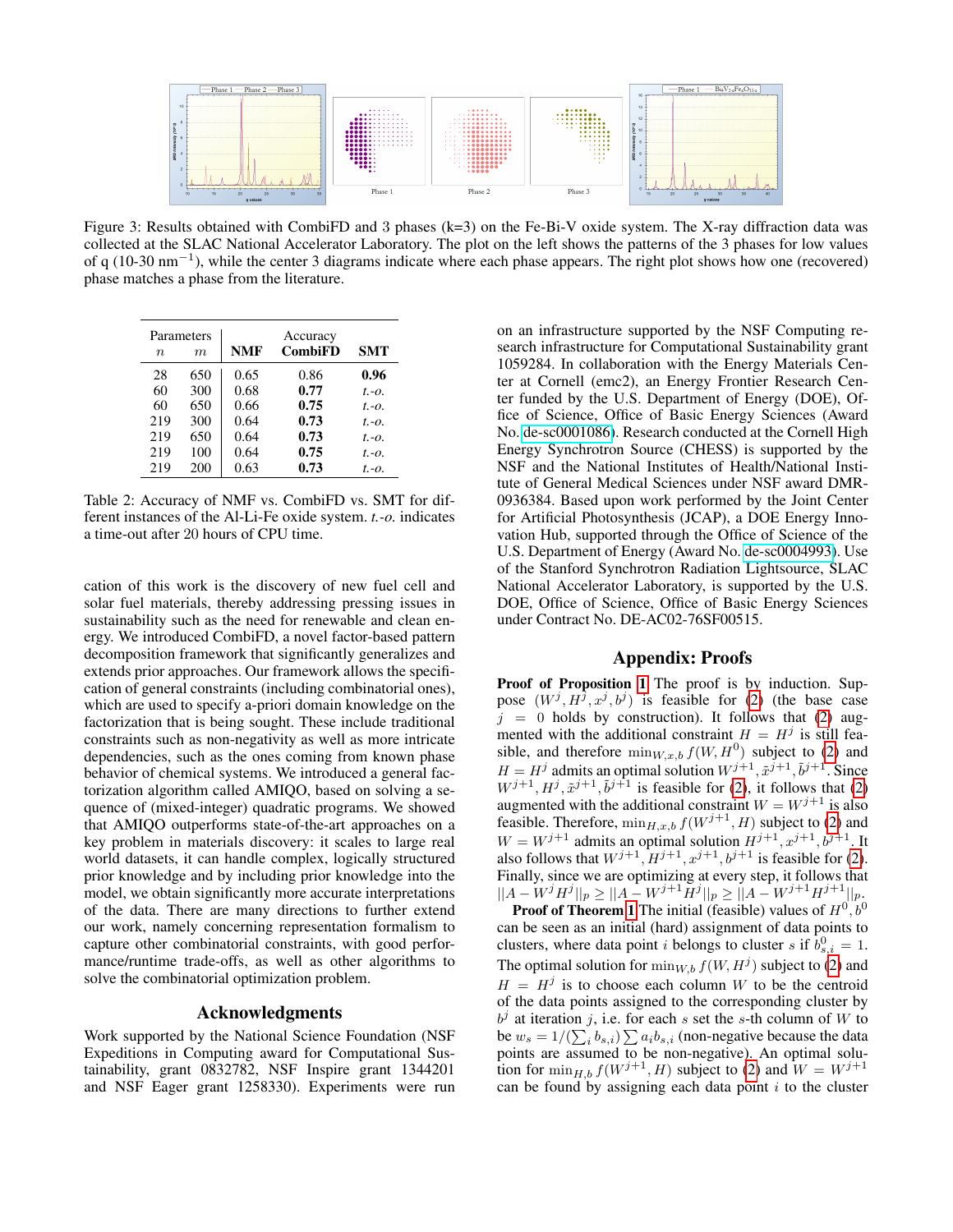whose centroid  $w_s$  is closest to data point  $a_i$ , i.e. setting  $h_{s^*(i),i} = b_{s^*(i),i} = 1$  where  $s^*(i) = \arg \min_s ||w_s - a_i||_2$ . These operations exactly correspond to  $k$ -means clustering initialized with the hard cluster assignment given by  $b^0$ .

### References

- <span id="page-7-26"></span>[Albright et al. 2006] Albright, R.; Cox, J.; Duling, D.; Langville, A.; and Meyer, C. 2006. Algorithms, initializations, and convergence for the nonnegative matrix factorization. Technical report, NCSU Tech Report.
- <span id="page-7-30"></span>[Bache and Lichman 2013] Bache, K., and Lichman, M. 2013. UCI ML repository.
- <span id="page-7-13"></span>[Basu, Davidson, and Wagstaff 2008] Basu, S.; Davidson, I.; and Wagstaff, K. 2008. *Constrained clustering: Advances in algorithms, theory, and applications*. CRC Press.
- <span id="page-7-33"></span>[Bergerhoff and Brown 1987] Bergerhoff, G., and Brown, I. 1987. Crystallographic databases. *International Union of Crystallography, Chester* 77–95.
- <span id="page-7-8"></span>[Berry et al. 2007] Berry, M. W.; Browne, M.; Langville, A. N.; Pauca, V. P.; and Plemmons, R. J. 2007. Algorithms and applications for approximate nonnegative matrix factorization. *Computational Statistics & Data Analysis* 52(1):155–173.
- <span id="page-7-17"></span>[Cai et al. 2011] Cai, D.; He, X.; Han, J.; and Huang, T. S. 2011. Graph regularized nonnegative matrix factorization for data representation. *PAMI, IEEE Transactions on* 33(8):1548–1560.
- <span id="page-7-14"></span>[Choo et al. 2013] Choo, J.; Lee, C.; Reddy, C. K.; and Park, H. 2013. Utopian: User-driven topic modeling based on interactive nonnegative matrix factorization. *Visualization and Computer Graphics, IEEE Transactions on* 19(12):1992–2001.
- <span id="page-7-18"></span>[Ding, Li, and Jordan 2010] Ding, C. H.; Li, T.; and Jordan, M. I. 2010. Convex and semi-nonnegative matrix factorizations. *Pattern Analysis and Machine Intelligence, IEEE Transactions.* 32(1):45– 55.
- <span id="page-7-29"></span>[Ding, Li, and Peng 2008] Ding, C.; Li, T.; and Peng, W. 2008. On the equivalence between non-negative matrix factorization and probabilistic latent semantic indexing. *Computational Stat. & Data Analysis* 52(8):3913–3927.
- <span id="page-7-11"></span>[Ermon et al. 2012] Ermon, S.; Le Bras, R.; Gomes, C. P.; Selman, B.; and van Dover, R. B. 2012. Smt-aided combinatorial materials discovery. In *SAT 2012*, 172–185. Springer.
- <span id="page-7-1"></span>[Ginley et al. 2005] Ginley, D.; Teplin, C.; Taylor, M.; van Hest, M.; and Perkins, J. 2005. Combinatorial materials science. In *Access-Science*. McGraw-Hill Companies.
- <span id="page-7-3"></span>[Gomes 2009] Gomes, C. P. 2009. Computational sustainability: Computational methods for a sustainable environment, economy, and society. *The Bridge* 39(4):5–13.
- <span id="page-7-4"></span>[Gregoire et al. 2010] Gregoire, J. M.; Tague, M. E.; Cahen, S.; Khan, S.; Abruna, H. D.; DiSalvo, F. J.; and van Dover, R. B. 2010. Improved fuel cell oxidation catalysis in pt1-xtax. *Chem. Mater.* 22(3):1080.
- <span id="page-7-5"></span>[Haber et al. 2014] Haber, J. A.; Cai, Y.; Jung, S.; Xiang, C.; Mitrovic, S.; Jin, J.; Bell, A. T.; and Gregoire, J. M. 2014. Discovering ce-rich oxygen evolution catalysts, from high throughput screening to water electrolysis. *Energy Environ. Sci.* 7:682–688.
- <span id="page-7-0"></span>[Halevy, Norvig, and Pereira 2009] Halevy, A.; Norvig, P.; and Pereira, F. 2009. The unreasonable effectiveness of data. *Intelligent Systems, IEEE* 24(2):8–12.
- <span id="page-7-15"></span>[Hossain et al. 2010] Hossain, M. S.; Tadepalli, S.; Watson, L. T.; Davidson, I.; Helm, R. F.; and Ramakrishnan, N. 2010. Unifying dependent clustering and disparate clustering for nonhomogeneous data. In *SIGKDD*, 593–602. ACM.
- <span id="page-7-16"></span>[Hoyer 2004] Hoyer, P. O. 2004. Non-negative matrix factorization with sparseness constraints. *Journal of ML Research* 1457–1469.
- <span id="page-7-25"></span>[Kim and Park 2008] Kim, H., and Park, H. 2008. Nonnegative matrix factorization based on alternating nonnegativity constrained least squares and active set method. *SIAM* 30(2):713–730.
- <span id="page-7-24"></span>[Kim, Sra, and Dhillon 2007] Kim, D.; Sra, S.; and Dhillon, I. S. 2007. Fast newton-type methods for the least squares nonneg. matrix approx. problem. In *SDM*.
- <span id="page-7-28"></span>[Kuang, Park, and Ding 2012] Kuang, D.; Park, H.; and Ding, C. H. 2012. Symmetric nonnegative matrix factorization for graph clustering. In *SDM*, 106–117.
- <span id="page-7-10"></span>[Kusne et al. 2014] Kusne, A. G.; Gao, T.; Mehta, A.; Ke, L.; Nguyen, M. C.; Ho, K.-M.; Antropov, V.; Wang, C.-Z.; Kramer, M. J.; Long, C.; et al. 2014. On-the-fly machine-learning for highthroughput experiments: search for rare-earth-free permanent magnets. *Scientific reports* 4.
- <span id="page-7-6"></span>[Le Bras et al. 2011] Le Bras, R.; Damoulas, T.; Gregoire, J. M.; Sabharwal, A.; Gomes, C. P.; and Van Dover, R. B. 2011. Constraint reasoning and kernel clustering for pattern decomposition with scaling. In *CP*. 508–522.
- <span id="page-7-32"></span>[Le Bras et al. 2014] Le Bras, R.; Bernstein, R.; Gregoire, J. M.; Suram, S. K.; Gomes, C. P.; Selman, B.; and van Dover, R. B. 2014. A computational challenge problem in materials discovery: Synthetic problem generator and real-world datasets. In *AAAI*.
- <span id="page-7-21"></span>[Lee and Seung 1999] Lee, D. D., and Seung, H. S. 1999. Learning the parts of objects by non-negative matrix factorization. *Nature* 401(6755):788–791.
- <span id="page-7-31"></span>[Li, Ding, and Jordan 2007] Li, T.; Ding, C.; and Jordan, M. I. 2007. Solving consensus and semi-supervised clustering problems using nonnegative matrix factorization. In *Data Mining, 2007. ICDM 2007. Seventh IEEE International Conference on*, 577–582. IEEE.
- <span id="page-7-22"></span>[Lin 2007] Lin, C.-J. 2007. Projected gradient methods for nonnegative matrix factorization. *Neural comp.* 19(10):2756–2779.
- <span id="page-7-12"></span>[Liu and Wu 2010] Liu, H., and Wu, Z. 2010. Non-negative matrix factorization with constraints. In *Twenty-Fourth AAAI Conference*.
- <span id="page-7-9"></span>[Long et al. 2009] Long, C.; Bunker, D.; Karen, V.; Li, X.; and Takeuchi, I. 2009. Rapid identification of structural phases in combinatorial thin-film libraries using x-ray diffraction and nonnegative matrix factorization. *Rev. Sci. Instruments* 80.
- <span id="page-7-2"></span>[Narasimhan, Mallapragada, and Porter 2007] Narasimhan, B.; Mallapragada, S.; and Porter, M. 2007. *Combinatorial materials science*. John Wiley and Sons.
- <span id="page-7-23"></span>[Paatero and Tapper 1994] Paatero, P., and Tapper, U. 1994. Positive matrix factorization: A non-negative factor model with optimal utilization of error estimates of data values. *Environmetrics* 5(2):111–126.
- <span id="page-7-27"></span>[Shahnaz et al. 2006] Shahnaz, F.; Berry, M. W.; Pauca, V. P.; and Plemmons, R. J. 2006. Document clustering using nonnegative matrix factorization. *Information Processing & Management* 373– 386.
- <span id="page-7-20"></span>[Smaragdis, Raj, and Shashanka 2008] Smaragdis, P.; Raj, B.; and Shashanka, M. V. 2008. Sparse and shift-invariant feature extraction from non-negative data. In *ICASSP*, 2069–2072.
- <span id="page-7-19"></span>[Smaragdis 2004] Smaragdis, P. 2004. Non-negative matrix factor deconvolution; extraction of multiple sound sources from monophonic inputs. In *Indep. Component Analysis and Blind Signal Separation*. 494–499.
- <span id="page-7-7"></span>[Takeuchi, van Dover, and Koinuma 2002] Takeuchi, I.; van Dover, R. B.; and Koinuma, H. 2002. Combinatorial synthesis and evalu-